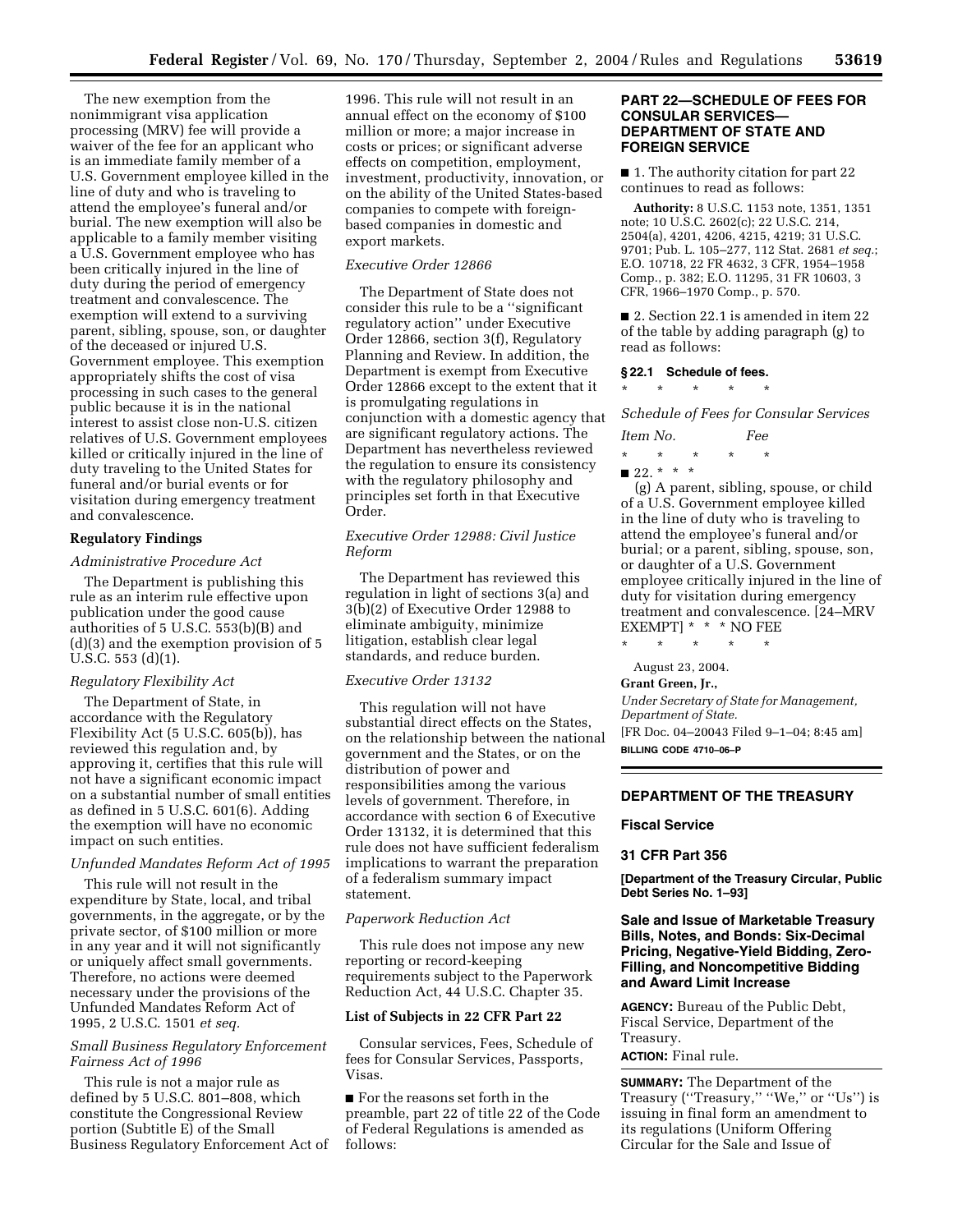Marketable Book-Entry Treasury Bills, Notes, and Bonds). This amendment implements four policy changes and makes conforming changes to the formulas. First, this amendment changes the pricing convention for all marketable Treasury securities auctions from three decimal places to six decimal places. Second, this amendment allows for negative-yield bidding in Treasury inflation-protected securities (TIPS) auctions to accommodate circumstances in which the desired real yield is a negative number. Third, this amendment provides for ''zero-filling'' of competitive auction bids that are not expressed out to the required three decimals by modifying the bids to a three-decimal rate or yield that is mathematically equivalent to the rate or yield submitted. Finally, this amendment raises the noncompetitive bidding and award limit for all Treasury bill auctions from \$1 million to \$5 million, which is the current noncompetitive limit for all Treasury note and bond auctions.

**EFFECTIVE DATE:** September 20, 2004.

**ADDRESSES:** You may download this final rule from the Bureau of the Public Debt's Web site at *http:// [www.publicdebt.treas.gov](http://www.publicdebt.treas.gov)* or from the Electronic Code of Federal Regulations (e-CFR) Web site at *http:// [www.gpoaccess.gov/ecfr](http://www.gpoaccess.gov/ecfr)*. It is also available for public inspection and copying at the Treasury Department Library, Room 1428, Main Treasury Building, 1500 Pennsylvania Avenue, NW., Washington, DC 20220. To visit the library, call (202) 622–0990 for an appointment.

**FOR FURTHER INFORMATION CONTACT:** Lori Santamorena (Executive Director), Chuck Andreatta or Lee Grandy (Associate Directors), Bureau of the Public Debt, Government Securities Regulations Staff, (202) 504–3632, or email us at *[govsecreg@bpd.treas.gov](mailto:govsecreg@bpd.treas.gov)*.

**SUPPLEMENTARY INFORMATION:** The Uniform Offering Circular, in conjunction with the offering announcement for each auction, provides the terms and conditions for the sale and issuance in an auction to the public of marketable Treasury bills, notes and bonds.1 In this notice, we describe the current rules and why we are changing them. Then we describe the final amendment to the Uniform Offering Circular.

# **Background and Analysis**

### *A. Six-Decimal Pricing*

It is a longstanding convention in marketable Treasury securities auctions that the prices at which we award securities to successful bidders are expressed in terms of price per 100 of par value to three decimal places, for example, 99.170. One result is that auctions of Treasury bills of less than 72 days currently do not result in price uniqueness for each discount rate bid.2 In other words, for these short-term Treasury bills, there may be multiple discount rates bid that result in the same three-decimal price. Furthermore, for extremely short-term Treasury bills, rounding the price to three decimals can result in the investment rate (the equivalent coupon-issue yield) being inaccurate. Treasury provides both the discount rate and the investment rate on its Treasury bill auction results announcements. Because the discount rate is based on a par value of \$100, and the investment rate is based on the actual price paid per \$100 of par, the discount rate should always be less than the investment rate. (The formula for calculating a purchase price from a discount rate is  $P = 100(1 - dr/360)$ , where  $d =$  the discount rate, in  $decimals, r = the number of days to$ maturity, and  $P =$  price per hundred (dollars). The formula for calculating an investment rate from a purchase price is

where  $i =$  the investment rate, in decimals; P = price per hundred (dollars);  $r =$  number of days to maturity; and  $y =$  number of days in the year following the issue date (normally 365). See Section V of Appendix B.) However, this relationship does not always hold under our current threedecimal conventions.

An example of the anomalies that can occur in very short-term Treasury bills occurred in Treasury's auction of fourday cash management bills on September 10, 2003. This bill was awarded at a discount rate of 0.940 percent and a three-decimal price of 99.990. Under the current bidding convention, 18 different discount rates could have been bid in the auction (from 0.860 percent to 0.945 percent), all having a corresponding rounded price of 99.990. In addition, the

investment rate for the auction was 0.915 percent, which is less than the awarded discount rate of 0.940 percent.

In the February 2004 Quarterly Refunding Statement, Treasury announced its intention to compute the price of awards in auctions to six decimal places per hundred.3–4 In an effort to make the transition as smooth as possible, the six-decimal pricing calculation formulas were made available at the Bureau of the Public Debt Website on March 4, 2004.<sup>5</sup> In the May 2004 Quarterly Refunding Statement, Treasury reiterated its intention to change to the six-decimal pricing convention in the second half of the year.<sup>6</sup>

Accordingly, to ensure price uniqueness for all discount rates or yields bid in all marketable Treasury securities auctions, we are amending the Uniform Offering Circular to calculate prices for awarded securities to six decimals per \$100 of par value. Specifically, § 356.20(c) is being changed to state that price calculations for awarded securities will be rounded to six decimal places per hundred (rather than the current three decimals), for example, 99.954321. Calculating prices to six decimals will also make Treasury's pricing practice consistent with secondary market practices. As of the effective date of this amendment, this change will apply to all Treasury bill, note, and bond auctions.

#### *B. Negative-Yield Bidding*

Treasury's current auction regulations do not expressly permit bidders in TIPS auctions to submit negative-yield bids. Since it is possible that under certain market conditions the yield desired by a competitive bidder in a TIPS auction would be a negative number, this amendment modifies the regulations to allow Treasury to accept negative-yield bids in TIPS auctions.

The introduction of 5-year TIPS 7 has increased the possibility that a Treasury TIPS auction could result in a negativeyield TIPS. However, a negative TIPS interest (coupon) rate is neither practical nor desirable. Therefore, if a TIPS auction produces a negative or zero yield, this amendment clarifies that

<sup>&</sup>lt;sup>1</sup>The Uniform Offering Circular was published as a final rule on January 5, 1993 (58 FR 412). The circular, as amended, is codified at 31 CFR part 356.

 $i = \left[\frac{100 - P}{P}\right]$  $=\left[\frac{100-P}{P} \times \frac{y}{r}\right]$ 

<sup>2</sup>Price uniqueness occurs when each separate discount rate produces a different (unique) price, *i.e.*, no two discount rates result in the same price. Price uniqueness is a function of the minimum bid increment allowed in auctions, price rounding conventions, and the number of days to maturity.

<sup>3–4</sup>Treasury February Quarterly Refunding Statement, February 4, 2004. Treasury stated its intention to implement six-decimal pricing later in the year.

<sup>5</sup>See Public Debt News Release on March 4, 2004. The formulas are available at *http://*

*[www.publicdebt.treas.gov/of/ofcalc6decimal.htm](http://www.publicdebt.treas.gov/of/ofcalc6decimal.htm)*. 6Treasury May Quarterly Refunding Statement, May 5, 2004.

<sup>7</sup>Treasury May 2004 Quarterly Refunding Statement, May 5, 2004. Treasury stated it would begin offering 5-year TIPS, with the first such offering to be conducted in October 2004.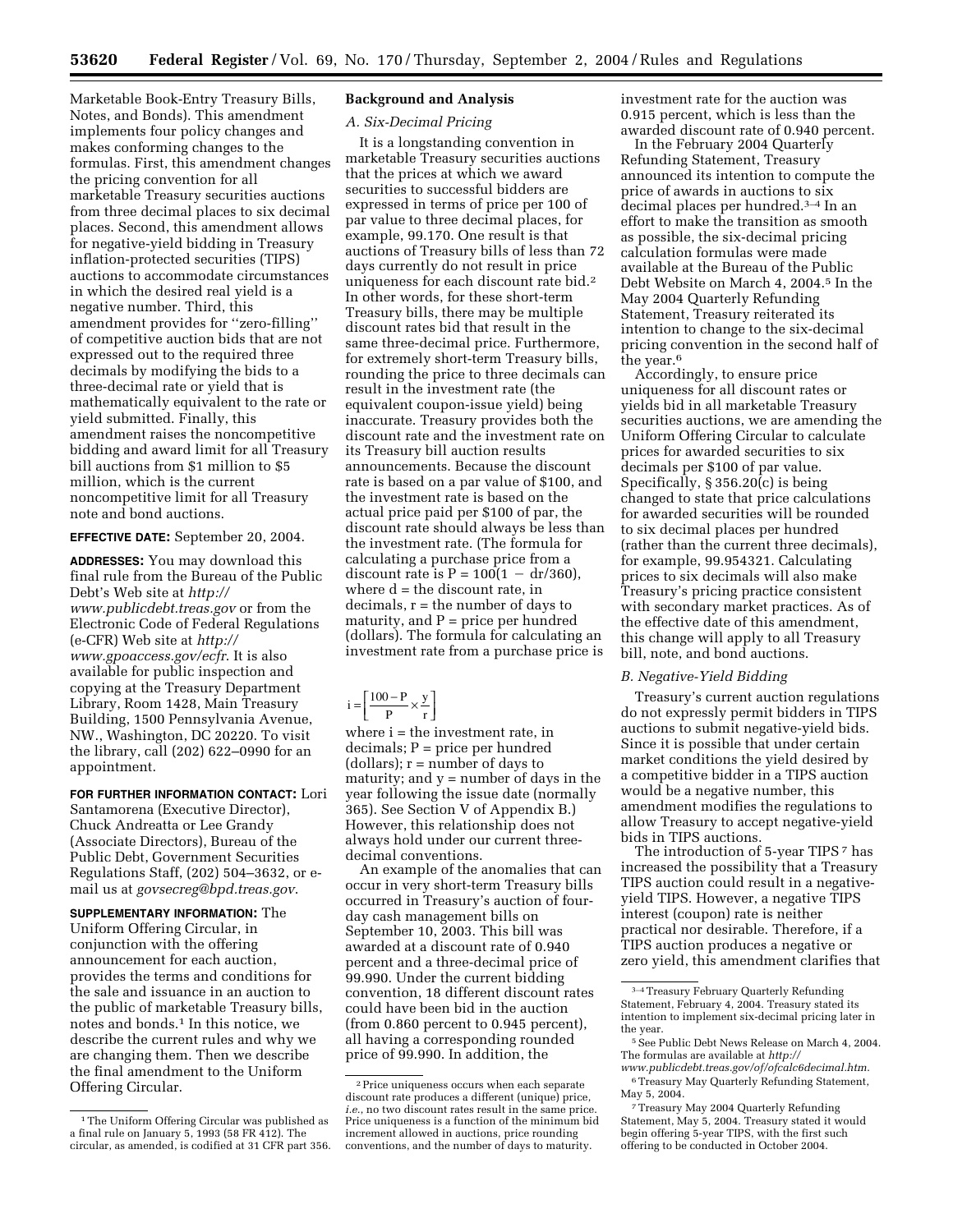we will set the interest rate at zero and calculate the award price accordingly. Investors will receive the inflationadjusted par amount at maturity. Therefore,  $\S 356.12(c)(1)(iii)$  is being modified to state that the real-yield bid submitted for a TIPS auction may be a positive number, a negative number, or zero. Also, § 356.20(b) is being modified to state that if a TIPS auction produces a negative or zero yield, the interest rate will be set at zero, with successful bidders' award prices calculated accordingly.

### *C. Zero-Filling*

When evaluating bids submitted in Treasury auctions, we currently reject any bid that does not adhere to the established three-decimal bidding format. Rejecting such bids reduces the number of competitive bids in Treasury auctions, which is counter to our objective of ensuring broad participation in Treasury auctions. Therefore, we have decided to accept competitive bids that are not expressed out to three decimals at a three-decimal rate or yield that is mathematically equivalent to the rate or yield that was submitted. For example, a bid of 5.32 will be treated as a bid of 5.320, a bid of 4.1 will be treated as a bid of 4.100, and a bid of 3 will be treated as a bid of 3.000. Accordingly, §§ 356.12(c)(1)(i),(ii), and (iii) are being modified to state that any missing decimals in a competitive bid will be treated as zero.

## *D. Noncompetitive Bidding and Award Limit Increase for Treasury Bill Auctions*

In an October 25, 1991 Treasury News press release, Treasury announced it was increasing the maximum noncompetitive award in note and bond auctions from \$1 million to \$5 million, effective November 5, 1991.8 The change was made to broaden participation in Treasury auctions, particularly to encourage bidding by smaller investors. The noncompetitive bid and award limit for Treasury bills remained at \$1 million. In an effort to make the maximum noncompetitive bid and award limit consistent for all marketable Treasury securities auctions, and to increase participation in Treasury auctions, Treasury is raising the noncompetitive bidding and award limit for Treasury bill auctions from \$1 million to \$5 million.

Accordingly,  $\S 356.12(b)(1)$  is being modified to provide generally that the maximum amount that can be bid noncompetitively in any Treasury

securities auction is \$5 million.<sup>9</sup> Also, § 356.22(a) is being modified to state that the maximum noncompetitive award to any bidder will be \$5 million, which will apply to all Treasury auctions.

#### *E. Formulas and Effective Date*

Technical changes are being made to the formulas in Appendix B, Sections II, III, and V to conform with the changes we are making in the pricing conventions. To provide market participants and Treasury sufficient time to modify their settlement systems and to make any other operational changes that may be needed, we are providing a delayed effective date of September 20, 2004.

### **Procedural Requirements**

It has been determined that this final rule is not a significant regulatory action for purposes of Executive Order 12866. The notice and public procedures requirements of the Administrative Procedure Act do not apply.

Since no notice of proposed rulemaking is required, the provisions of the Regulatory Flexibility Act (5 U.S.C. 601 *et seq.*) do not apply.

The Office of Management and Budget has approved the collections of information in this final rule amendment in accordance with the Paperwork Reduction Act of 1995. This final rule is technical in nature and imposes no additional burdens on auction bidders.

#### **List of Subjects in 31 CFR Part 356**

Bonds, Federal Reserve System, Government Securities, Securities. ■ For the reasons stated in the preamble, 31 CFR part 356 is amended as follows:

## **PART 356—SALE AND ISSUE OF MARKETABLE BOOK-ENTRY TREASURY BILLS, NOTES AND BONDS (DEPARTMENT OF THE TREASURY CIRCULAR, PUBLIC DEBT SERIES NO. 1–93)**

■ 1. The authority citation for part 356 continues to read as follows:

**Authority:** 5 U.S.C. 301; 31 U.S.C. 3102 *et seq.*; 12 U.S.C. 391.

■ 2. Section 356.12 is amended by revising paragraphs (b)(1) and  $(c)(1)(i),$   $(ii),$  and  $(iii)$  to read as follows:

#### **§ 356.12 What are the different types of bids and do they have specific requirements or restrictions?**

\* \* \* \* \*

(b) *Noncompetitive bids.* (1) *Maximum bid.* You may not bid noncompetitively for more than \$5 million. The maximum bid limitation does not apply if you are bidding solely through a TreasuryDirect reinvestment request. A request for reinvestment of securities maturing in TreasuryDirect is a noncompetitive bid.

\* \* \* \* \*

(c) *Competitive bids.*—(1) *Bid format* (i) *Treasury bills*. A competitive bid must show the discount rate bid, expressed with three decimals in .005 increments. The third decimal must be either a zero or a five, for example, 5.320 or 5.325. We will treat any missing decimals as zero, for example, a bid of 5.32 will be treated as 5.320.

(ii) *Treasury fixed-principal securities*. A competitive bid must show the yield bid, expressed with three decimals, for example, 4.170. We will treat any missing decimals as zero, for example, a bid of 4.1 will be treated as 4.100.

(iii) *Treasury inflation-protected securities*. A competitive bid must show the real yield bid, expressed with three decimals, for example, 3.070. We will treat any missing decimals as zero, for example, a bid of 3 will be treated as 3.000. The real yield may be a positive number, a negative number, or zero. \* \* \* \* \*

■ 3. Section 356.20 is amended by revising paragraphs (b) and (c) to read as follows:

#### **§ 356.20 How does the Treasury determine auction awards?**

\* \* \* \* \* (b) *Determining the interest rate for new note and bond issues.* We set the interest rate at a 1⁄8 of one percent increment. If a Treasury inflationprotected securities auction results in a negative or zero yield, the interest rate will be set at zero, and successful bidders' award prices will be calculated accordingly (See Appendix B to this part for formulas).

(1) *Single-price auctions.* The interest rate we establish produces the price closest to, but not above, par when evaluated at the yield of awards to successful competitive bidders.

(2) *Multiple-price auctions.* The interest rate we establish produces the price closest to, but not above, par when evaluated at the weighted-average yield of awards to successful competitive bidders.

(c) *Determining purchase prices for awarded securities.* We round price calculations to six decimal places on the basis of price per hundred, for example, 99.954321 (See Appendix B to this part).

<sup>8</sup>Treasury News press release dated October 21, 1991.

<sup>9</sup>Paragraph 356.12(b)(1) also states that the maximum bid limitation does not apply if a bidder is bidding solely through a TreasuryDirect reinvestment request.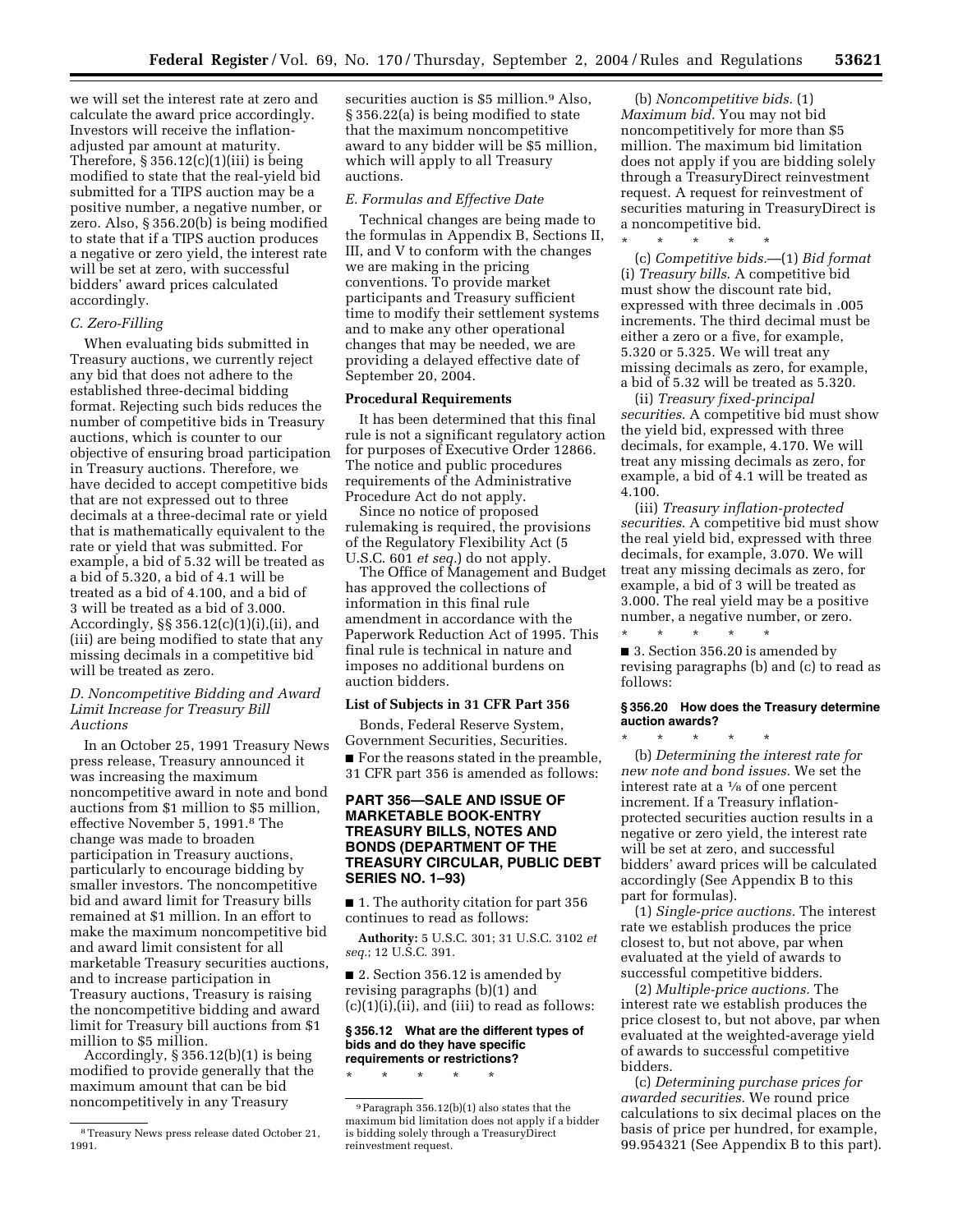(1) *Single-price auctions.* We award securities to both noncompetitive and competitive bidders at the price equivalent to the highest accepted discount rate or yield at which bids were accepted. For inflation-protected securities, the price for awarded securities is the price equivalent to the highest accepted real yield.

(2) *Multiple-price auctions*—(i) *Competitive bids.* We award securities to competitive bidders at the price equivalent to each yield or discount rate at which their bids were accepted.

(ii) *Noncompetitive bids.* We award securities to noncompetitive bidders at the price equivalent to the weighted average yield or discount rate of accepted competitive bids.

■ 4. Section 356.22 is amended by revising paragraph (a) to read as follows:

# **§ 356.22 Does the Treasury have any limitations on auction awards?**

(a) *Awards to noncompetitive bidders.* The maximum award to any bidder is \$5 million. This limit does not apply to bidders bidding solely through TreasuryDirect reinvestment requests.

\* \* \* \* \* ■ 5. Appendix B to part 356, sections II and III are revised to read as follows:

## **Appendix B to Part 356—Formulas and Tables**

\* \* \* \* \*

## **II. Formulas for Conversion of Fixed-Principal Security Yields to Equivalent Prices**

#### *Definitions*

- $P = price per 100 (dollars), rounded to six$ places, using normal rounding procedures.
- C = the regular annual interest per \$100, payable semiannually, *e.g.*, 6.125 (the decimal equivalent of a 61⁄8 interest rate).
- i = nominal annual rate of return or yield to maturity, based on semiannual interest payments and expressed in decimals, *e.g.*, .0719.
- n = number of full semiannual periods from the issue date to maturity, except that, if the issue date is a coupon frequency date, n will be one less than the number of full semiannual periods remaining to maturity. Coupon frequency dates are the two semiannual dates based on the maturity date of each note or bond issue. For example, a security maturing on November 15, 2015, would have coupon frequency dates of May 15 and November 15.
- $r = (1)$  number of days from the issue date to the first interest payment (regular or short first payment period), or (2) number of days in fractional portion (or ''initial short period'') of long first payment period.
- $s = (1)$  number of days in the full semiannual period ending on the first interest payment date (regular or short first

payment period), or (2) number of days in the full semiannual period in which the fractional portion of a long first payment period falls, ending at the onset of the regular portion of the first interest payment.

- $\mathbf{v}^\text{n} = 1$  /  $[1 + \text{(i/2)}]$   $^\text{n}$  = present value of 1 due at the end of n periods.
- $a_n$  | =  $(1 v^n) / (i/2) = v + v^2 + v^3 + ... v^n =$ present value of 1 per period for n periods.

*Special Case:* If  $i = 0$ , then  $a_n$  = n. Furthermore, when  $i = 0$ ,  $a_n$  cannot be calculated using the formula:  $(1 - v_n)/(i/2)$ . In the special case where  $i = 0$ ,  $a_n$  must be calculated as the summation of the individual present values (*i.e.*,  $v + v^2 + v^3 +$  $... + v<sup>n</sup>$ ). Using the summation method will always confirm that  $a_n$  = n when i = 0. A = accrued interest.

A. *For fixed-principal securities with a regular first interest payment period:* Formula:

# $P[1 + (r/s)(i/2)] = (C/2)(r/s) + (C/2)a_n + 100v^n$ .

Example:

For an 83⁄4% 30-year bond issued May 15, 1990, due May 15, 2020, with interest payments on November 15 and May 15, solve for the price per 100 (P) at a yield of 8.84%. Definitions:

- r = 184 (May 15 to November 15, 1990).
- s = 184 (May 15 to November 15, 1990).
- n = 59 (There are 60 full semiannual periods, but n is reduced by 1 because the issue date is a coupon frequency date.)
- $v^n = 1 / [(1 + .0884 / 2)]^{59}$ , or .0779403508.  $a_n$ ] = (1 – .0779403508) / .0442, or 20.8610780353.

Resolution:

- $P[1 + (r/s)(i/2)] = (C/2)(r/s) + (C/2)a_n + 100v^n$ or
- $P[1 + (184/184)(.0884/2)] = (8.75/2)(184/184)$ + (8.75/2)(20.8610780353) + 100(.0779403508).
- $[1]$   $P[1 + .0442] = 4.375 + 91.2672164044 +$ 7.7940350840.
- $P[1.0442] = 103.4362514884.$
- $P = 103.4362514884 / 1.0442$ .
- $(4)$  P = 99.057893.

B. *For fixed-principal securities with a short first interest payment period:* Formula:

```
P[1 + (r/s)(i/2)] = (C/2)(r/s) + (C/2)a_n + 100v^n.
Example:
```
For an 81⁄2% 2-year note issued April 2, 1990, due March 31, 1992, with interest payments on September 30 and March 31, solve for the price per 100 (P) at a yield of 8.59%.

- Definitions:
- $C = 8.50$ .
- $i = .0859$ .
- $n = 3$ .
- r = 181 (April 2 to September 30, 1990).
- s = 183 (March 31 to September 30, 1990).
- $v^n = 1 / [(1 + .0859 / 2)]^3$ , or .8814740565.<br>  $a_n] = (1 .8814740565) / .04295$ , or
- 2.7596261590.
- Resolution:
- $P[1 + (r/s)(i/2)] = (C/2)(r/s) + (C/2)a_n + 100v^n$ or
- $P[1 + (181/183)(.0859/2)] = (8.50/2)(181/183)$  $+$  (8.50/2)(2.7596261590) + 100(.8814740565).
- $[1]$   $P[1+.042480601] = 4.2035519126 +$ 11.7284111757 + 88.14740565.
- $[2]$   $P[1.042480601] = 104.0793687354.$
- (3)  $P = 104.0793687354 / 1.042480601$ .
- $(4)$  P = 99.838183.

C. *For fixed-principal securities with a long first interest payment period:*

- Formula:
- $P[1 + (r/s)(i/2)] = [(C/2)(r/s)]v + (C/2)a_n$  + 100vn.

#### Example:

For an 81⁄2% 5-year 2-month note issued March 1, 1990, due May 15, 1995, with interest payments on November 15 and May 15 (first payment on November 15, 1990), solve for the price per 100 (P) at a yield of 8.53%.

Definitions:

- $C = 8.50.$
- $i = .0853$ .
- $n = 10$ .
- $r = 75$  (March 1 to May 15, 1990, which is the fractional portion of the first interest payment).
- s = 181 (November 15, 1989, to May 15, 1990).
- $v = 1 / (1 + .0853/2),$  or .9590946147.
- $v<sup>n</sup> = 1 / (1 + .0853/2)<sup>10</sup>$ , or .6585890783.
- $a_n$  =  $(1-.658589)/.04265$ , or 8.0049454082. Resolution:

 $P[1 + (r/s)(i/2)] = [(C/2)(r/s)]v + (C/2)a_n$  +

- $100v<sup>n</sup>$  or  $P[1 + (75/181)(.0853/2)] = [(8.50/2)(75/181)]$ 181)].9590946147 + (8.50/
- 2)(8.0049454082) + 100(.6585890783).  $[1]$   $P[1+.017672652] = 1.6890133062 +$
- 34.0210179850 + 65.8589078339.
- $[2]$  P[1.017672652] = 101.5689391251.
- $P = 101.5689391251 / 1.017672652.$
- $P = 99.805118.$

D. (1) *For fixed-principal securities reopened during a regular interest period where the purchase price includes predetermined accrued interest.*

(2) *For new fixed-principal securities accruing interest from the coupon frequency date immediately preceding the issue date, with the interest rate established in the auction being used to determine the accrued interest payable on the issue date.* Formula:

 $(P + A)[1 + (r/s)(i/2)] = C/2 + (C/2)a_n$  $100v<sup>n</sup>$ .

# Where:

 $A = [(s - r)/s](C/2).$ 

Example:

For a 91⁄2% 10-year note with interest accruing from November 15, 1985, issued November 29, 1985, due November 15, 1995, and interest payments on May 15 and November 15, solve for the price per 100 (P) at a yield of 9.54%. Accrued interest is from November 15 to November 29 (14 days). Definitions:

- - $C = 9.50.$  $i = .0954$ .
	-
	- $n = 19$ .

 $C = 8.75.$ 

 $i = .0884$ .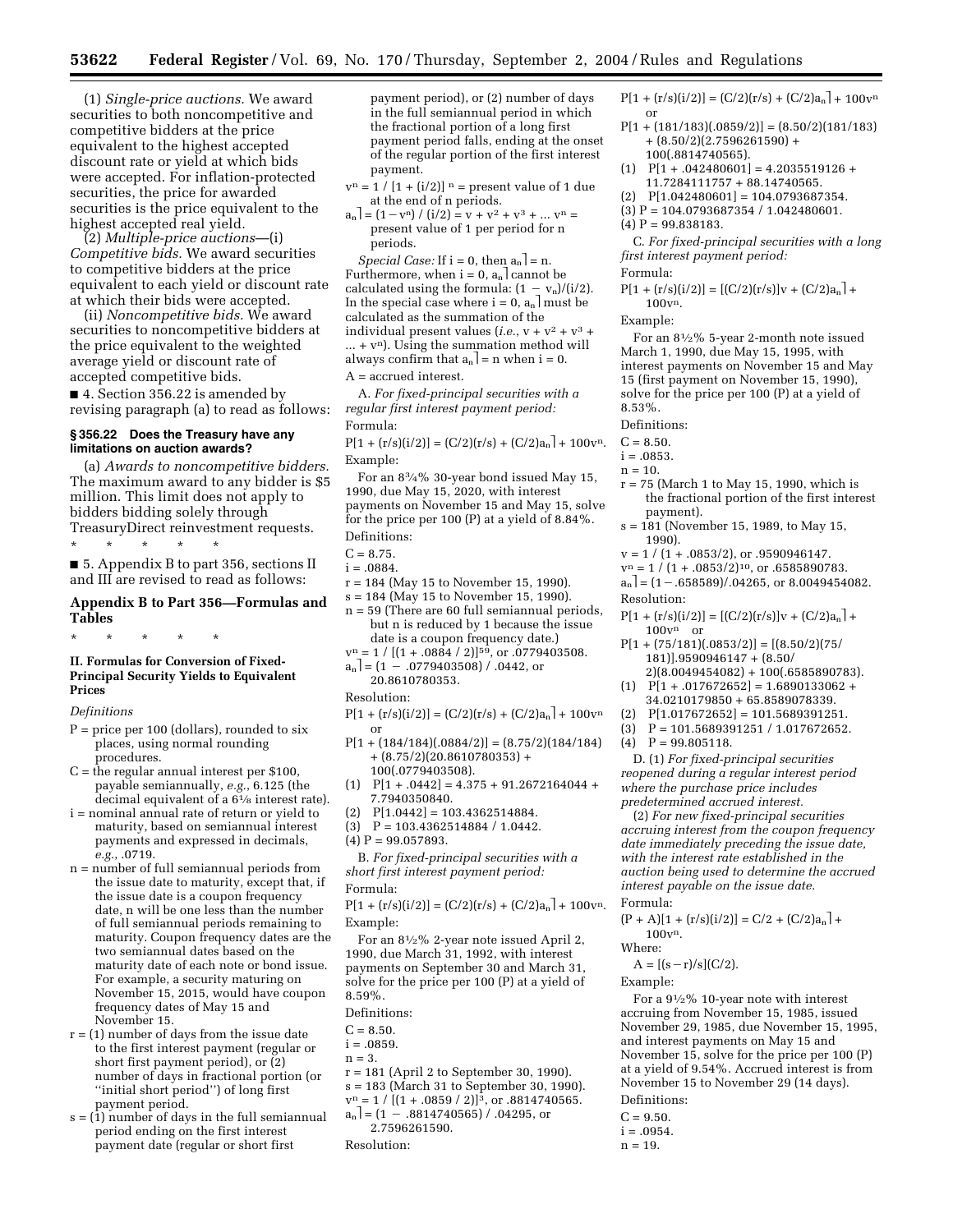- r = 167 (November 29, 1985, to May 15, 1986).
- s = 181 (November 15, 1985, to May 15, 1986).
- $v<sup>n</sup> = 1 / [(1 + .0954/2)]^{19}$ , or .4125703996.  $a_n$  = (1 - .4125703996) / .0477, or 12.3150859630.
- $A = [(181 167) / 181](9.50/2)$ , or .367403.

Resolution:

- $(P+A)[1 + (r/s)(i/2)] = C/2 + (C/2)a_n + 100v^n$ or
- $(P + .367403)[1 + (167/181)(.0954/2)] = (9.50/$  $2) + (9.50/2)(12.3150859630) +$ 100(.4125703996).
- $(1) \quad (P+.367403)[1+.044010497] = 4.75+$ 58.4966583243 + 41.25703996.
- $(P+.367403)[1.044010497] =$ 104.5036982843.
- $(P + .367403) = 104.5036982843$ 1.044010497.
- $(P + .367403) = 100.098321.$
- $P = 100.098321 .367403.$
- $P = 99.730918.$

## E. *For fixed-principal securities reopened during the regular portion of a long first payment period:*

Formula:

 $(P + A)[1 + (r/s)(i/2)] = (r's'')(C/2) + C/2 + (C/2)$  $2)a_n$  + 100 $v^n$ .

Where:

- $A = AI' + AI$ ,
- $AI' = (r'/s'')(C/2),$
- $AI = [(s r) / s] (C/2)$ , and
- r = number of days from the reopening date to the first interest payment date,
- s = number of days in the semiannual period for the regular portion of the first interest payment period,
- r′ = number of days in the fractional portion (or ''initial short period'') of the first interest payment period,
- s″ = number of days in the semiannual period ending with the commencement date of the regular portion of the first interest payment period.

Example:

A 103⁄4% 19-year 9-month bond due August 15, 2005, is issued on July 2, 1985, and reopened on November 4, 1985, with interest payments on February 15 and August 15 (first payment on February 15, 1986), solve for the price per 100 (P) at a yield of 10.47%. Accrued interest is calculated from July 2 to November 4.

- Definitions:
- $C = 10.75$ .
- $i = .1047.$
- $n = 39.$
- r = 103 (November 4, 1985, to February 15, 1986).
- s = 184 (August 15, 1985, to February 15, 1986).
- $r' = 44$  (July 2 to August 15, 1985).
- s″ = 181 (February 15 to August 15, 1985).
- $v^n = 1 / [(1 + .1047 / 2)]^{39}$ , or .1366947986.  $a_n$ ] = (1 – .1366947986) / .05235, or
- 16.4910258142.
- $AI' = (44 / 181)(10.75 / 2)$ , or 1.306630.
- $AI = [(184 103) / 184](10.75 / 2)$ , or
- 2.366168.  $A = AI' + AI$ , or 3.672798.
- 
- Resolution:
- $(P + A)[1 + (r/s)(i/2)] = (r's')(C/2) + C/2 +$  $(C/2)a_n$  + 100 $v^n$  or
- $(P + 3.672798)[1 + (103/184)(.1047/2)] = (44/$ 181)(10.75/2) +10.75/2 + (10.75/ 2)(16.4910258142) + 100(.1366947986).
- $(P + 3.672798)[1 + .02930462] =$ 1.3066298343 + 5.375 + 88.6392637512 + 13.6694798628.
- $(P + 3.672798)[1.02930462] =$ 108.9903734482.
- (3)  $(P + 3.672798) = 108.9903734482$ 1.02930462.
- $(4)$   $(P + 3.672798) = 105.887384.$
- $(5)$  P = 105.887384 3.672798.
- $P = 102.214586$ .
- F. *For fixed-principal securities reopened during a short first payment period:* Formula:
- $(P + A)[1 + (r/s)(i/2)] = (r'/s)(C/2) + (C/2)a_n$  $+100v<sup>n</sup>$ .
- Where:
- $A = [(r' r)/s](C/2)$  and
- r′ = number of days from the original issue date to the first interest payment date.
- Example:

For a  $10^{1/2}\%$  8-year note due May 15, 1991, originally issued on May 16, 1983, and reopened on August 15, 1983, with interest payments on November 15 and May 15 (first payment on November 15, 1983), solve for the price per 100 (P) at a yield of 10.53%. Accrued interest is calculated from May 16 to August 15.

- Definitions:
- $C = 10.50$ .
- $i = .1053$ .
- $n = 15$ .
- r = 92 (August 15, 1983, to November 15,
- 1983). s = 184 (May 15, 1983, to November 15,
- 1983). r′ = 183 (May 16, 1983, to November 15,
- 1983).  $v_{-}^{n} = 1/[(1 + .1053/2)]^{15}$ , or .4631696332.
- $a_n$  = (1 .4631696332) / .05265, or 10.1962082956.
- $A = [(183 92) / 184](10.50 / 2)$ , or 2.596467.
- Resolution:
- $(P + A)[1 + (r/s)(i/2)] = (r/s)(C/2) + (C/2)a_n$  $+100v<sup>n</sup>$  or
- $(P + 2.596467)[1+(92/184)(.1053/2)] = (183/$ 184)(10.50/2) + (10.50/2)(10.1962082956) + 100(.4631696332).
- $(1)$   $(P + 2.596467)[1 + .026325] =$ 5.2214673913 + 53.5300935520 + 46.31696332.
- $(2)$   $(P + 2.596467)[1.026325] =$ 105.0685242633.
- $(3)$   $(P + 2.596467) = 105.0685242633$ 1.026325.
- $(4)$   $(P + 2.596467) = 102.373541.$
- (5)  $P = 102.373541 2.596467$ .
- $(6)$  P = 99.777074.

G. *For fixed-principal securities reopened during the fractional portion (initial short period) of a long first payment period:* Formula:

- $(P + A)[1 + (r/s)(i/2)] = [(r/s)(C/2)]v + (C/2)a_n$  $+100v^{n}$ .
- Where:
- $A = [(r' r)/s](C/2)$ , and
- r = number of days from the reopening date to the end of the short period.
- r′ = number of days in the short period. s = number of days in the semiannual period
- ending with the end of the short period. Example:

For a 93⁄4% 6-year 2-month note due December 15, 1994, originally issued on October 15, 1988, and reopened on November 15, 1988, with interest payments on June 15 and December 15 (first payment on June 15, 1989), solve for the price per 100 (P) at a yield of 9.79%. Accrued interest is calculated from October 15 to November 15. Definitions:

 $C = 9.75$ .

 $i = .0979$ .

 $n = 12.$ 

- 
- r = 30 (November 15, 1988, to December 15, 1988).
- s = 183 (June 15, 1988, to December 15, 1988).
- r′ = 61 (October 15, 1988, to December 15, 1988).
- $v = 1 / (1 + .0979/2),$  or  $.9533342867$ .
- $v_{\perp}^{\rm n} = [1 / (1 + .0979/2)]^{12}$ , or  $.5635631040$ .  $a_n$  = (1 – .5635631040)/.04895, or
- 8.9159733613.
- $A = [(61 30)/183](9.75/2)$ , or .825820. Resolution:
- $(P + A)[1 + (r/s)(i/2)] = [(r/s)(C/2)]v + (C/2)a_n$  $+100v<sup>n</sup>$  or
- $(P+.825820)[1+(30/183)(.0979/2)] = [(61/$ 183)(9.75/2)](.9533342867) + (9.75/ 2)(8.9159733613) + 100(.5635631040).
- $(1)$   $(P+.825820)[1+.00802459] =$ 1.549168216 + 43.4653701362 + 56.35631040.
- $(2)$   $(P + .825820)[1.00802459] =$ 101.3708487520.

(4)  $(P+.825820) = 100.563865$ . (5)  $P = 100.563865 - 0.825820.$ 

 $(6)$  P = 99.738045.

Ratio<sub>Date</sub>.

date.

0.0325).

the security.

original principal.

A× Index Ratio<sub>Date</sub>.

*Definitions* 

 $(3)$   $(P + .825820) = 101.3708487520$ 1.00802459.

**III. Formulas for Conversion of Inflation-Indexed Security Yields to Equivalent Prices** 

P = unadjusted or real price per 100 (dollars).  $P_{\text{adj}} = \text{inflation adjusted price}$ ;  $P \times \text{Index}$ 

A = unadjusted accrued interest per \$100

 $A_{\text{adj}} = \inf \{$  adjusted accrued interest:

SA = settlement amount including accrued interest in current dollars per \$100 original principal;  $P_{\text{adj}} + \hat{A}_{\text{adj}}$ . r = days from settlement date to next coupon

s = days in current semiannual period. i = real yield, expressed in decimals (*e.g.,*

> semiannually, in terms of real dollars paid on \$100 initial, or real, principal of

n = number of full semiannual periods from issue date to maturity date, except that, if the issue date is a coupon frequency date, n will be one less than the number of full semiannual periods remaining until maturity. Coupon frequency dates are the two semiannual dates based on the maturity date of each note or bond

C = real annual coupon, payable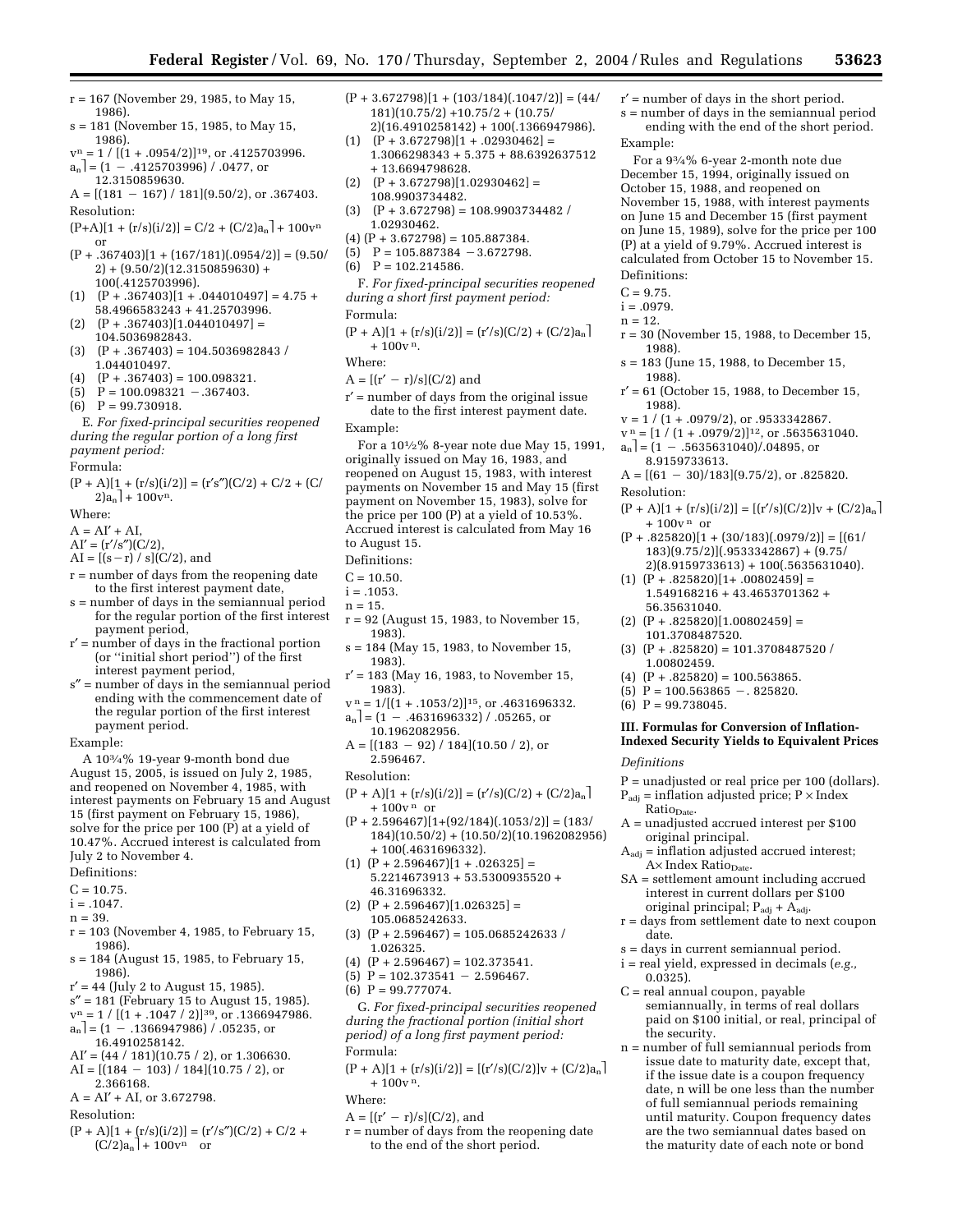issue. For example, a security maturing on July 15, 2026 would have coupon frequency dates of January 15 and July 15.

- $v<sup>n</sup> = 1/(1 + i/2)<sup>n</sup>$  = present value of 1 due at the end of n periods.
- $a_n$  =  $(1 v^n)/(i/2) = v + v^2 + v^3 + \cdots + v^n$ = present value of 1 per period for n periods.

Special Case: If  $i = 0$ , then  $a_n$  = n. Furthermore, when  $i = 0$ ,  $a_n$  cannot be calculated using the formula:  $(1 - v^n)/(i/2)$ . In the special case where  $i = 0$ ,  $a_n$  must be calculated as the summation of the individual present values (*i.e.*,  $v + v^2 + v^3$ )  $+ \cdots + v^n$ ). Using the summation method will always confirm that  $a_n$ ] = n when i = 0. Date = valuation date.

- D = the number of days in the month in which Date falls.
- t = calendar day corresponding to Date.

CPI = Consumer Price Index number.

- $CPI<sub>M</sub>$  = CPI reported for the calendar month M by the Bureau of Labor Statistics.
- $Ref CPI<sub>M</sub>$  = reference CPI for the first day of the calendar month in which Date falls (also equal to the CPI for the third

preceding calendar month), *e.g.*, Ref  $CPI<sub>April 1</sub>$  is the  $CPI<sub>January</sub>$ 

Ref CPI<sub>M+1</sub> = reference CPI for the first day of the calendar month immediately following Date.

 $Ref CPI<sub>Date</sub> = Ref CPI<sub>M</sub> - [(t - 1)/D][Ref$  $CPI_{M+1}$ –Ref  $CPI_M$ ].

 $Index Ratio<sub>Date</sub> = Ref CPI<sub>Date</sub> / Ref CPI<sub>Is sueDate</sub>.$ 

**Note:** When the Issue Date is different from the Dated Date, the denominator is the Ref  $\text{CPI}_{\text{DatedDate}}$ .

A. *For inflation-indexed securities with a regular first interest payment period:* Formulas:

$$
P = \frac{(C/2) + (C/2)a_n + 100v^n}{1 + (r/s)(i/2)} - [(s-r)/s](C/2)
$$

 $P_{\text{adj}} = P \times \text{Index Ratio}_{\text{Date}}$ .  $\mathbf{A} = \left[ (\mathbf{s}-\mathbf{r})/\mathbf{s} \right] \times (\mathbf{C}/2).$ 

 $A_{\text{adj}} = A \times \text{Index Ratio}_{\text{Date}}$ .

 $SA = P_{\text{adj}} + A_{\text{adj}}.$ 

 $\label{eq:indexRatioDate} \text{Index Ratio}_{\text{Date}} = \text{Ref CPI}_{\text{Date}} / \text{Ref CPI}_{\text{IissueDate}}.$ Example:

We issued a 10-year inflation-indexed note on January 15, 1999. The note was issued at a discount to yield of 3.898% (real). The note bears a 37⁄8% real coupon, payable on July 15 and January 15 of each year. The base CPI index applicable to this note is 164. (We normally derive this number using the interpolative process described in Appendix B, section I, paragraph B.)

Definitions:

- $C = 3.875.$
- $i = 0.03898$ .
- n = 19 (There are 20 full semiannual periods but n is reduced by 1 because the issue date is a coupon frequency date.).
- r = 181 (January 15, 1999 to July 15, 1999).
- s = 181 (January 15, 1999 to July 15, 1999).

 $Ref CPI<sub>Date</sub> = 164.$ 

 $Ref CPI_{IssueDate} = 164.$ 

Resolution:

 $Index Ratio<sub>Date</sub> = Ref CPI<sub>Date</sub> / Ref CPI<sub>Is sueDate</sub>$  $= 164/164 = 1.$ 

 $A = \frac{181 - 181}{181} \times 3.875/2 = 0.$ 

 $A_{\text{adi}} = 0 \times 1 = 0.$ 

- $v^n = 1/(1 + i/2)^n = 1/(1 + .03898/2)^{19} =$ 0.692984572.
- $a_n$ ] =  $(1 v^n)/(i/2)$  =  $(1 0.692984572)$  $(.03898/2) = 15.752459107.$

Formula:

 $P = \frac{(C/2) + (C/2)a_n + 100v^n}{1 + (r/s)(i/2)} - [(s-r)/s](C/2)$  $P =$ P  $=\frac{(3.875/2)+(3.875/2)(15.752459107)+100(0.692984572)}{1+(181/2)(0.03898/2)}-[(181-181)/181](3.875/2)$  $=\frac{1.9375 + 30.52038952 + 69.29845720}{1.0101000} - 0$  $1 + (r/s)(i/2)$  $\frac{1}{1+(181/181)(0.03898/2)} - [(181-181)/181](3.875/2)$ 1 01949000 . 101.75634672

$$
P = \frac{101.75054072}{1.01949000}
$$

 $P = 99.811030.$ 

 $P_{\text{adj}} = P \times \text{Index Ratio}_{\text{Date}}.$  $P_{\text{adj}} = 99.811030 \times 1 = 99.811030.$ 

 $SA = P_{\text{adj}} \times A_{\text{adj}}.$ 

 $SA = 99.811030 + 0 = 99.811030.$ 

**NOTE:** For the real price (P), we have rounded to six places. These amounts are based on 100 par value.

B. (1) *For inflation-indexed securities reopened during a regular interest period where the purchase price includes predetermined accrued interest.*

(2) *For new inflation-indexed securities accruing interest from the coupon frequency date immediately preceding the issue date, with the interest rate established in the auction being used to determine the accrued interest payable on the issue date.*

*Bidding:* The dollar amount of each bid is in terms of the par amount. For example, if the Ref CPI applicable to the issue date of the note is 120, and the reference CPI applicable to the reopening issue date is 132, a bid of

\$10,000 will in effect be a bid of \$10,000  $\times$ (132/120), or \$11,000. Formulas:

$$
P = \frac{(C/2) + (C/2)a_n + 100v^n}{1 + (r/s)(i/2)} - [(s-r)/s](C/2)
$$
  
\n
$$
P_{\text{adj}} = P \times \text{Index Ratio}_{\text{Date}}.
$$
  
\n
$$
A = [(s-r)/s] \times (C/2).
$$
  
\n
$$
A_{\text{adj}} = A \times \text{Index Ratio}_{\text{Date}}.
$$
  
\n
$$
SA = P_{\text{adj}} + A_{\text{adj}}.
$$
  
\n
$$
\text{Index Ratio}_{\text{Date}} = \text{Ref CPI}_{\text{Date}}/\text{Ref CPI}_{\text{issueDate}}.
$$
  
\nExample:

We issued a 35⁄8% 10-year inflationindexed note on January 15, 1998, with interest payments on July 15 and January 15. For a reopening on October 15, 1998, with inflation compensation accruing from January 15, 1998 to October 15, 1998, and accrued interest accruing from July 15, 1998 to October 15, 1998 (92 days), solve for the price per 100 (P) at a real yield, as determined in the reopening auction, of

3.65%. The base index applicable to the issue date of this note is 161.55484 and the reference CPI applicable to October 15, 1998, is 163.29032.

Definitions:

- $C = 3.625.$
- $i = 0.0365$ .

 $n = 18$ 

- r = 92 (October 15, 1998 to January 15, 1999).
- s = 184 (July 15, 1998 to January 15, 1999).

 $Ref$  CPI<sub>Date</sub> = 163.29032.

 $\mbox{Ref CPI}_{\mbox{\tiny{IssueDate}}} = 161.55484.$ 

Resolution:

 $Index Ratio<sub>Date</sub> = Ref CPI<sub>Date</sub>/Ref CPI<sub>Is sueDate</sub> =$ 163.29032/161.55484 = 1.01074.

- $v<sup>n</sup> = 1/(1 + i/2)<sup>n</sup> = 1/(1 + .0365/2)<sup>18</sup> =$ 0.722138438.
- $a_n = \frac{1}{\pi} \frac{v_n}{i^2} = \frac{1 v_n}{22138438}$  $(.0365/2) = 15.225291068.$

Formula: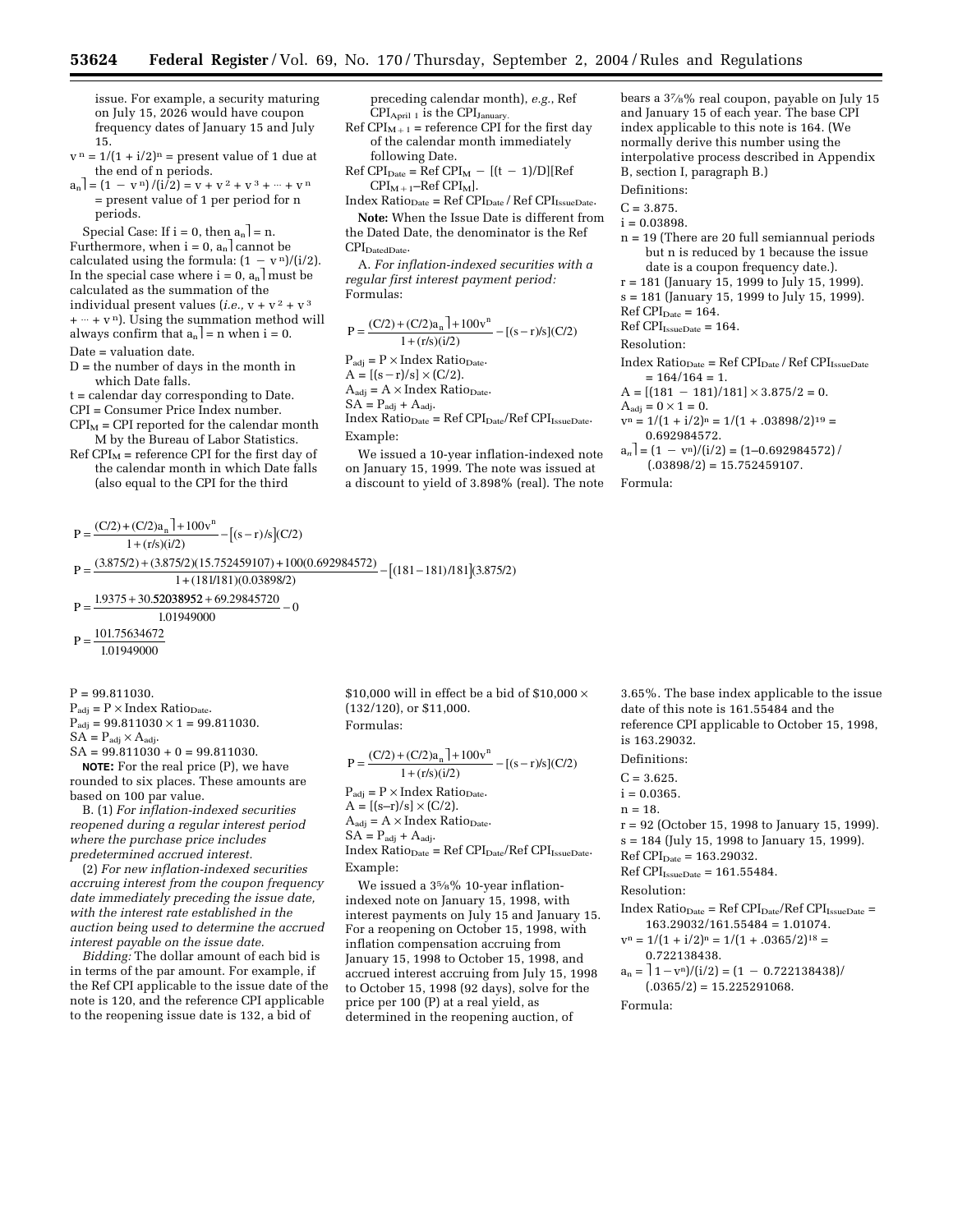$P = \frac{(C/2) + (C/2)a_n + 100v^n}{1 + (r/s)(i/2)} - [(s-r)/s](C/2)$ P  $=\frac{(3.625/2)+(3.625/2)(15.225291068)+100(0.722138438)}{1+(0.2194)(0.0265/2)} - [(184-92)/184](3.625/2)$  $1 + (r/s)(i/2)$  $\frac{(12)(15.225291068) + 100(0.722138438)}{1 + (92/184)(0.0365/2)} - [(184 - 92)/184](3.625/2)$ 

P  $=\frac{1.8125 + 27.59584006 + 72.21384380}{1.888435}$ 1 009125  $\frac{60,00001,22,2150,1500}{(92/184)(1.8125)}$ 

 $=\frac{101.62218386}{1000000}$  $P = \frac{101.02210566}{1.009125} - 0.$ 0 906250

 $P = 100.703267 - 0.906250.$ 

 $P = 99.797017.$ 

 $P_{\text{adj}} = P \times \text{Index Ratio}_{\text{Date}}$ .  $P_{\text{adj}} = 99.797017 \times 1.01074 = 100.86883696.$  $P_{\text{adj}} = 100.868837.$ 

 $A = [(184 – 92)/184] \times 3.625/2 = 0.906250.$  $A_{\text{adj}} = A \times \text{Index Ratio}_{\text{Date}}$ .

 $A_{\text{adj}} = 0.906250 \times 1.01074 = 0.91598313.$ 

 $A_{\text{adj}} = 0.915983.$  $SA = P_{\text{adj}} + A_{\text{adj}} = 100.868837 + 0.915983.$  $SA = 101.784820.$ 

**Note:** For the real price (P), and the inflation-adjusted price  $(P_{\text{adi}})$ , we have rounded to six places. For accrued interest (A) and the adjusted accrued interest  $(A_{\text{adj}})$ , we have rounded to six places. These amounts are based on 100 par value.

\* \* \* \* \*

■ 6. Appendix B to Part 356, Section V, is revised to read as follows:

## **V. Computation of Purchase Price, Discount Rate, and Investment Rate (Coupon-Equivalent Yield) for Treasury Bills**

A. *Conversion of the discount rate to a purchase price for Treasury bills of all maturities:* Formula:

 $P = 100 (1 - dr / 360).$ 

Where:

d = discount rate, in decimals.

r = number of days remaining to maturity.  $P =$  price per 100 (dollars).

Example:

For a bill issued November 24, 1989, due February 22, 1990, at a discount rate of 7.610%, solve for price per 100 (P). Definitions:

- $d = .07610$ .
- r = 90 (November 24, 1989 to February 22, 1990).

Resolution:

- $P = 100 (1 dr / 360).$
- (1)  $P = 100 [1 (.07610)(90) / 360].$
- (2)  $P = 100 (1 .019025)$ .<br>(3)  $P = 100 (.980975)$ .
- $P = 100$  (.980975).
- $P = 98.097500.$

**Note:** Purchase prices per \$100 are rounded to six decimal places, using normal rounding procedures.

B. *Computation of purchase prices and discount amounts based on price per \$100, for Treasury bills of all maturities:*

1. To determine the purchase price of any bill, divide the par amount by 100 and multiply the resulting quotient by the price per \$100. Example:

To compute the purchase price of a \$10,000 13-week bill sold at a price of \$98.098000 per \$100, divide the par amount (\$10,000) by 100 to obtain the multiple (100). That multiple times 98.098000 results in a purchase price of \$9,809.80.

2. To determine the discount amount for any bill, subtract the purchase price from the par amount of the bill.

Example:

For a \$10,000 bill with a purchase price of \$9,809.80, the discount amount would be  $$190.20$ , or  $$10,000 - $9,809.80$ .

C. *Conversion of prices to discount rates for Treasury bills of all maturities:* Formula:

$$
d = \left[\frac{100 - P}{100} \times \frac{360}{r}\right]
$$

Where:

P = price per 100 (dollars).

d = discount rate.

r = number of days remaining to maturity. Example:

For a 26-week bill issued December 30, 1982, due June 30, 1983, with a price of \$95.934567, solve for the discount rate (d).

Definitions:

 $P = 95.934567$ .

r = 182 (December 30, 1982, to June 30, 1983).

Resolution:

$$
d = \left[\frac{100 - P}{100} \times \frac{360}{r}\right]
$$

$$
d = \left[\frac{100 - 95.934567}{100} \times \frac{360}{182}\right]
$$

(2)  $d = [.04065433 \times 1.978021978]$ .

 $d = 0.080415158$ .

(4)  $d = 8.042\%$ .

**Note:** Prior to April 18, 1983, we sold all bills in price-basis auctions, in which discount rates calculated from prices were rounded to three places, using normal rounding procedures. Since that time, we have sold bills only on a discount rate basis.

D. *Calculation of investment rate (couponequivalent yield) for Treasury bills:*

1. *For bills of not more than one half-year to maturity:*

Formula:

$$
i = \!\!\left[\frac{100-P}{P} \!\times\! \frac{y}{r}\right]
$$

Where:

i = investment rate, in decimals.

P = price per 100 (dollars).

 $r = number of days remaining to maturity.$ 

y = number of days in year following the issue date; normally 365 but, if the year following the issue date includes February 29, then y is 366.

Example:

For a cash management bill issued June 1, 1990, due June 21, 1990, with a price of \$99.559444 (computed from a discount rate of 7.930%), solve for the investment rate (i). Definitions:

 $P = 99.559444.$ 

$$
r = 20
$$
 (June 1, 1990, to June 21, 1990).

$$
= 365.
$$

Resolution:

 $V$ 

$$
i = \left[\frac{100 - P}{P} \times \frac{y}{r}\right]
$$
  
(1) i =  $\left[\frac{100 - 99.559444}{99.559444} \times \frac{365}{20}\right]$ 

 $(2)$  i = [.004425  $\times$  18.25].

 $(3)$  i = .080756.  $(4)$  i = 8.076%.

2. For bills of more than one half-year to maturity:

Formula:

 $P [1 + (r - y/2)(i/y)] (1 + i/2) = 100.$ 

This formula must be solved by using the quadratic equation, which is:

 $ax^2 + bx + c = 0.$ 

Therefore, rewriting the bill formula in the quadratic equation form gives:

$$
\left[\frac{r}{2y} - .25\right]i^2 + \left(\frac{r}{y}\right)i + \left(\frac{P - 100}{P}\right) = 0
$$

and solving for "i" produces:

 $i = \frac{-b + \sqrt{b^2 - 4ac}}{2a}$ 

Where:

i = investment rate in decimals.

- $b = r/y$ .
- $a = (r/2v) .25$ .
- $c = (P 100)/P$ .
- P = price per 100 (dollars).
- r = number of days remaining to maturity.
- y = number of days in year following the issue date; normally 365, but if the year following the issue date includes February 29, then y is 366.

Example:

For a 52-week bill issued June 7, 1990, due June 6, 1991, with a price of \$92.265000 (computed from a discount rate of 7.65%), solve for the investment rate (i). Definitions:

r = 364 (June 7, 1990, to June 6, 1991).

 $v = 365.$ 

 $P = 92.265000$ .